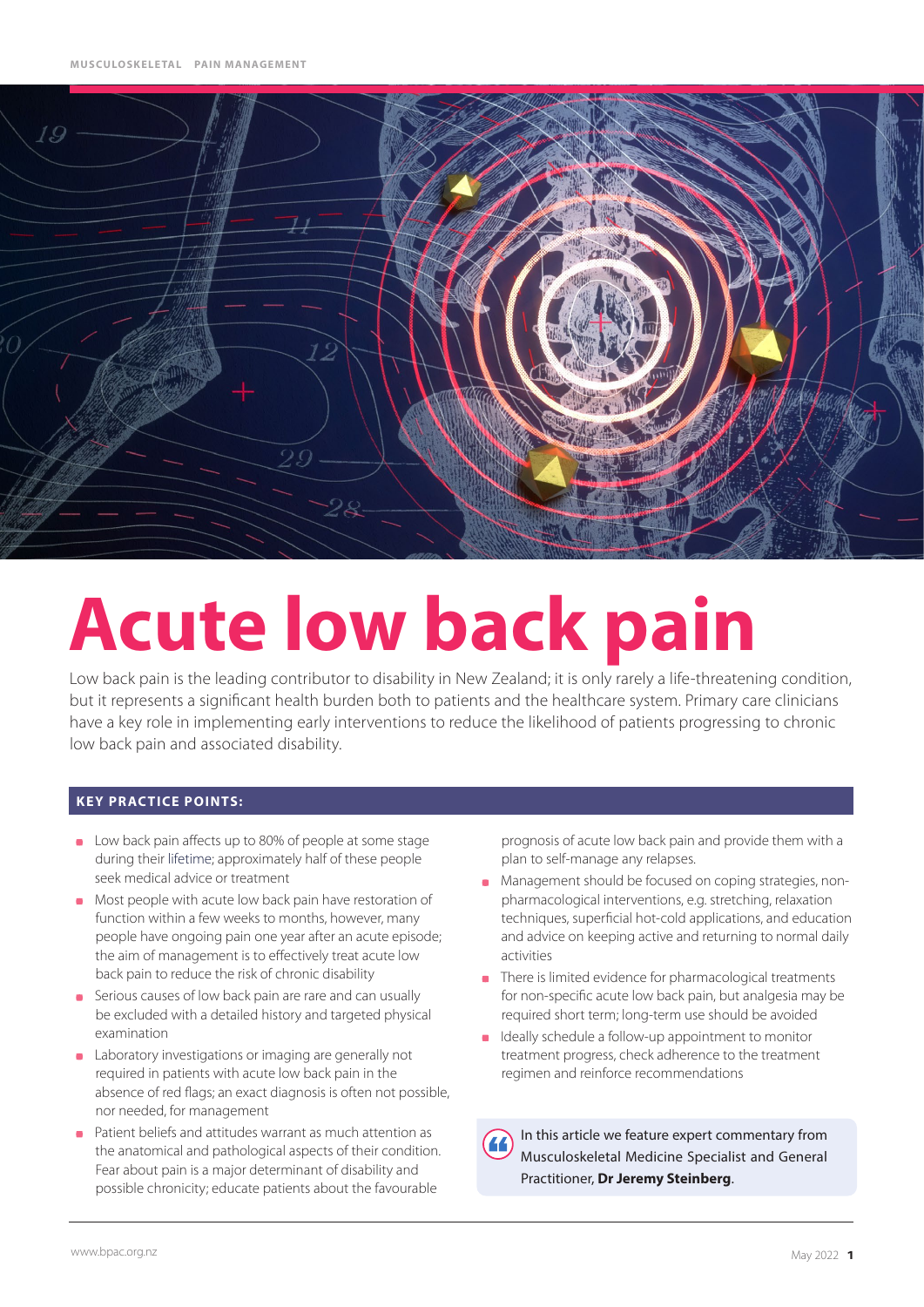This is a revision of a previously published article. What's new for this update:

- A full article revision and update of evidence
- Key changes in the management of acute non-specific low back pain include:
	- Prioritise non-pharmacological management strategies
	- Pharmacological treatments should be reserved for severe pain and if required, should be taken alongside nonpharmacological interventions at the lowest potency, the lowest effective dose and for the shortest possible duration
	- NSAIDs show greater efficacy compared to paracetamol when taken alone for the management of acute non-specific low back pain
- A new section has been added on managing persistent low back pain

#### **Low back pain is a leading cause of disability**

Low back pain involves discomfort, muscle tension or stiffness, arising from components of the lumbosacral spine. Pain may radiate to the groin, buttocks or legs as somatic referred pain or may be radicular pain, i.e. sciatica, indicating potential nerve root involvement.<sup>1</sup>

Low back pain is defined by the length of time that it has been present:2



Prompt and appropriate management of people with acute low back pain is essential to reduce the risk of progression to chronic pain and associated disability, however, only half of all people with low back pain seek advice or treatment.<sup>2</sup>

#### **The exact cause and origin of acute low back pain is largely unknown**

Unlike with chronic low back pain, for most people with acute low back pain it is usually not possible to identify the specific cause, i.e. to make a patho-anatomic diagnosis.<sup>1</sup> Low back pain can result from numerous known and unknown structural and functional abnormalities or disease processes; severity of pain and associated disability is also influenced by multiple factors, including pain processing mechanisms, biopsychosocial factors and patient co-morbidities.<sup>1</sup>

There are three main classifications of acute low back pain:<sup>3, 4</sup>

- **1. Non-specific acute low back pain** (90 95% of cases in primary care)
	- **Lumbar musculoskeletal origin a diagnosis of** exclusion
- **2. Radicular syndrome** (5 10% of cases in primary care) • Radicular pain, radiculopathy
- **3. Serious pathology**\* (< 1% of cases in primary care)
	- **•** Vertebral or sacral fracture, primary tumours and metastases, spinal infection, axial spondyloarthritis, cauda equina syndrome
- \* N.B. Serious non-spinal pathology can also present as back pain, e.g. abdominal aortic aneurysm (Table 1), pyelonephritis, pancreatitis or prostatitis.

#### **Begin with a focused history and physical examination**

Once established that the patient has acute low back pain, begin by taking a focused history and then perform a physical examination guided by relevant clues.<sup>4</sup> Consider any red flags in the history or examination that could indicate a serious cause that requires further investigation or referral (Table 1).<sup>3</sup>

#### **Key questions for assessing a patient with acute low back pain**

As part of the patient history, ask about:



**Pain radiation patterns.** Pain may radiate to the groin, buttocks or legs as somatic referred pain or may be radicular pain; they can also co-exist.<sup>1</sup> Somatic referred pain is pain radiating from a somatic structure such as a facet joint, sacroiliac joint, muscle or intervertebral disc without nerve root involvement. Somatic referred pain is usually dull in nature, "like a toothache", deep and diffuse with difficult to define boundaries. Radicular pain – the pain associated with nerve root involvement – is often described as shooting or stabbing, like an "electric shock".<sup>3</sup> Radicular pain generally travels in a narrow band below the knee, sometimes skipping regions, and may be associated with numbness or the sensation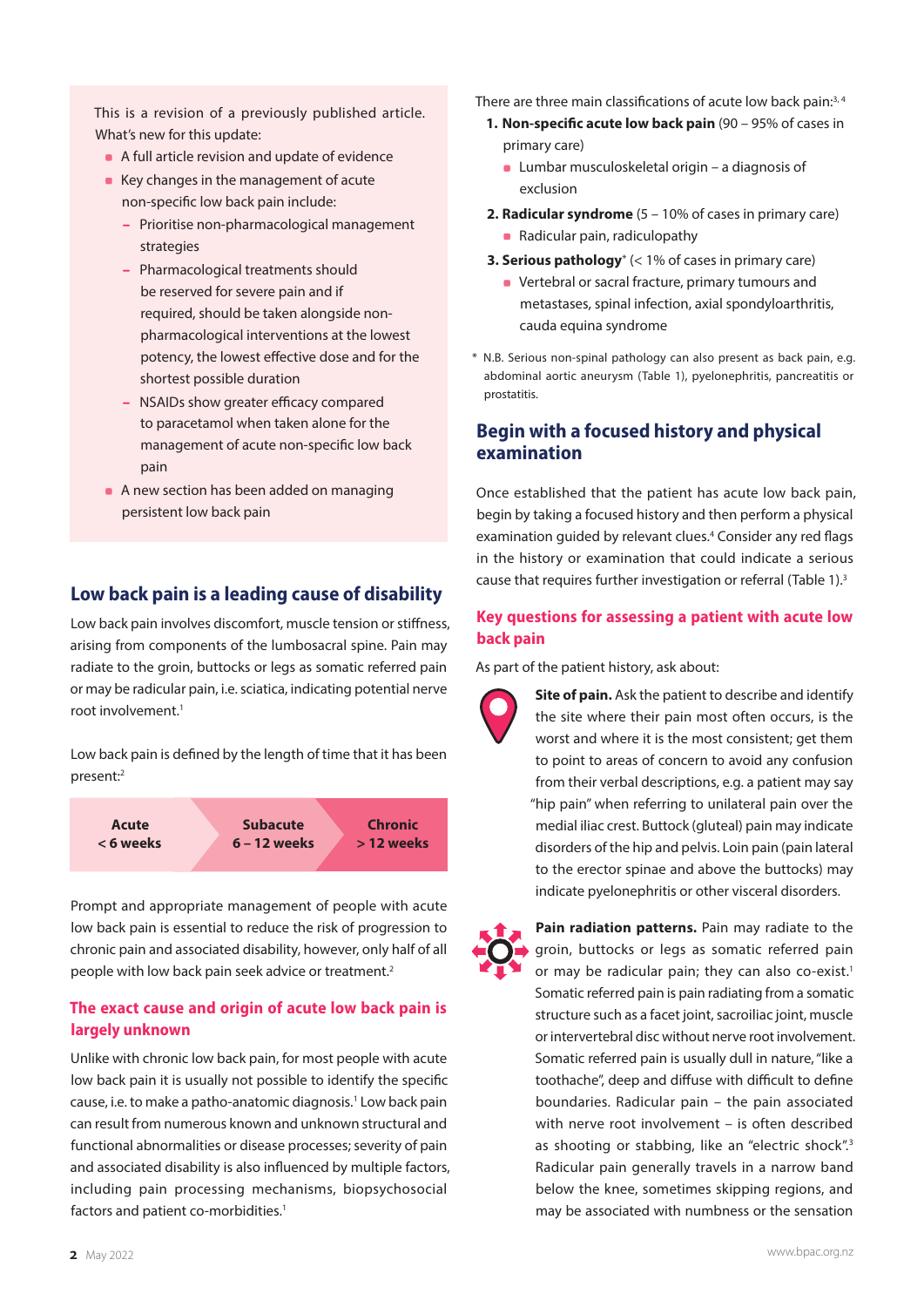of "pins and needles".<sup>3</sup> For further information, see "Referred pain syndromes".

**Mode of onset.** This may not always help

diagnostically but is important for ACC documentation, if applicable. Patients may recall a specific event that triggered the episode of acute low back pain, e.g. a fall, motor vehicle accident, a history of significant trauma potentially indicating vertebral fracture, however, pain may also occur for no apparent reason or after ordinary activity. A history of more minor trauma could also indicate vertebral or sacral fracture in some people, e.g. insufficiency fractures in people with osteoporosis or frailty. For patients with low back pain of insidious onset, consider inflammatory conditions, e.g. axial spondyloarthritis.<sup>3</sup> Sudden onset of severe pain is a red flag.



**Aggravating and relieving factors.** Ask the patient what makes the pain better and worse. Typically, non-specific low back pain improves with rest and worsens with activity; the opposite occurs with inflammatory arthritides such as axial spondyloarthritis.<sup>1</sup> For people with acute low back pain that is not aggravated by certain movements nor relieved by rest, consider visceral and vascular disorders and malignancy. Leg pain that resolves with lumbar flexion and rest and worsens with extension may be neurogenic claudication from lumbar spinal stenosis.<sup>3</sup>



**Severity and functional impact.** Ask the patient how the pain is impacting on their daily routine and activities, including sleep. Pain at night, particularly if sleep is disturbed is a red flag.<sup>5</sup> The severity of pain does not always correlate with the severity of the underlying cause. A verbal descriptor, e.g. none, mild, moderate, severe or excruciating, or a numerical scale, e.g. zero (none) to ten (worst pain imaginable), may be used to assess the severity of the pain and to record a baseline to measure treatment progress. A visual tool such as the **[Faces Pain Scale](https://www.iasp-pain.org/Education/Content.aspx?ItemNumber=1519)** may be more appropriate for children, people with cognitive or language difficulties.



**Associated features, i.e. Red Flags.** Serious pathologies are rare causes of acute low back pain, and can be commonly missed during the initial investigation.6 Red flags are detailed in Table 1; the four most common serious pathologies are fracture, malignancy, spinal infection and cauda equina compression. Ask about or assess for:

**Trauma or risk factors for vertebral or sacral** fracture

- Risk factors or symptoms that could indicate infection or malignancy such as unexplained weight loss, fatigue, night sweats or fever<sup>3</sup>
- **Symptoms that raise concern for cauda equina** syndrome, e.g. urinary dysfunction, including urinary hesitancy, retention and incontinence, altered perineal sensation or bilateral leg symptoms<sup>7</sup>
- Risk factors for cardiovascular disease that raise concern for abdominal aortic aneurysm, e.g. older age, male sex, current smoker, hypertension
- Skin lesions that may be a source for spinal infection or that may be associated with inflammatory conditions such as axial spondyloarthritis
- **Pregnancy**

**Psychosocial factors.** The psychological profile of a patient, including their level of resilience and coping mechanisms, has a direct impact on their experience of pain and likelihood of acute pain becoming chronic (for further information, see: "Identify and manage psychosocial risk factors, i.e. 'yellow flags'"). Early identification of contributing psychosocial features is relevant to both the diagnosis and management of acute back pain. In particular, ask about or assess for:

- **Fear-avoidance behaviour, e.g. avoiding** movement or activity for fear of making the pain worse, fearful of the prognosis
- A tendency towards catastrophising, i.e. an exaggerated negative orientation towards pain
- **Depression, anxiety or other mental health issue**
- **Social support, e.g. living situation, level of** personal support (either over-protective or conversely, a non-supportive partner or family/ whānau)
- **Occupational considerations**

#### **Base the examination on patient history**

The clinical examination of a patient with acute low back pain assists with determining the differential diagnosis. Clues from the patient history can be reinforced by positive examination findings to detect serious underlying conditions (Table 1), nerve root involvement (Table 2) or referred pain, e.g. pancreatitis, prostatitis, pyelonephritis, pregnancy-related pain.3 Examination can also help to quantify the severity of the patients symptoms.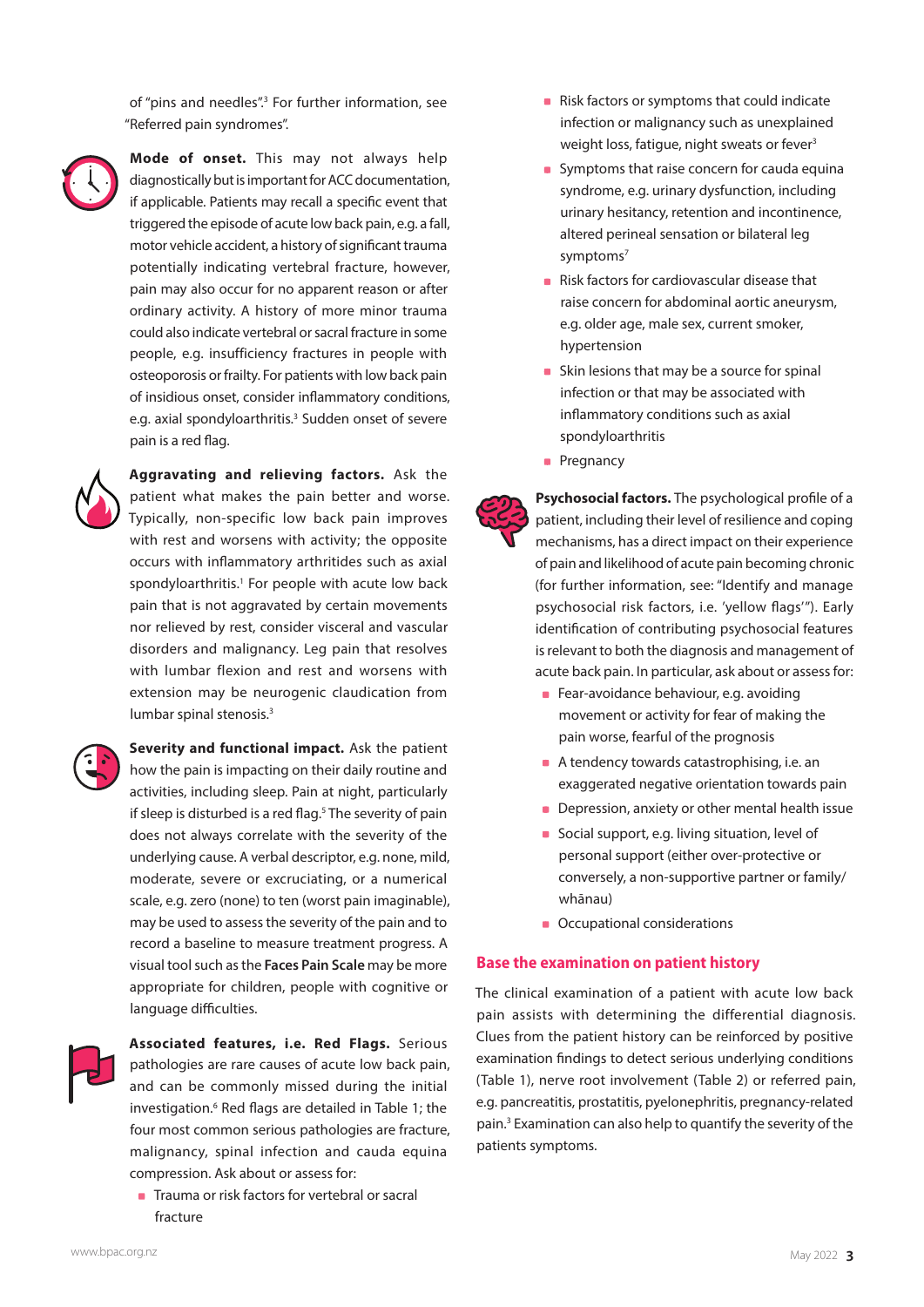Table 1. Red flags that may indicate a serious underlying cause of low back pain.<sup>3, 4, 10-14</sup>

| <b>Potential diagnosis</b><br>(prevalence in primary care)    | <b>Red flags</b>                                                                                                                                                                                                                                                                                                                                                                                                                                                                                                                                                | Investigations*                                                                                                                                                                                                                                         |
|---------------------------------------------------------------|-----------------------------------------------------------------------------------------------------------------------------------------------------------------------------------------------------------------------------------------------------------------------------------------------------------------------------------------------------------------------------------------------------------------------------------------------------------------------------------------------------------------------------------------------------------------|---------------------------------------------------------------------------------------------------------------------------------------------------------------------------------------------------------------------------------------------------------|
| <b>Vertebral or sacral</b><br>fracture<br>$(0.7 - 4.5\%)$     | Older age ( $> 65$ years male, $> 75$ years female)<br>• Midline tenderness in a patient with a history of significant<br>trauma<br>• History of osteoporosis<br>• History of cancer<br>• Sporting activity involving spinal extension, rotation or both<br>(Pars interarticularis stress fracture)<br>Prolonged systemic corticosteroid use<br>• Significant trauma                                                                                                                                                                                            | X-ray or referral for consideration of<br>CT scan. MRI is often preferred for<br>suspected stress fractures (ideally to<br>detect stress reaction before a stress<br>fracture occurs).                                                                  |
| Axial spondyloarthritis <sup>†</sup><br>$(0.1 - 1.4\%)$       | Chronic low back pain (> 12 weeks) with onset before aged 45<br>years and one or more of the following:<br>Inflammatory back pain with at least four of: insidious<br>onset, onset aged $\leq 40$ years, improvement with activity, no<br>improvement with rest, pain at night (with improvement<br>when getting up)<br>Peripheral manifestations, e.g. arthritis, enthesitis, dactylitis<br>Extra-articular manifestations, e.g. psoriasis, inflammatory<br>$\bullet$<br>bowel disease, uveitis<br>• Family history of spondyloarthritis<br>Response to NSAIDs | Laboratory tests, e.g. CRP, HLA-B27.<br>Referral for consideration of MRI to<br>assess for sacroiliitis.                                                                                                                                                |
| <b>Spinal malignancy</b><br>$(0.2\%)$                         | Personal history of malignancy<br>$\blacksquare$<br>Age $> 50$ years<br>Unexplained weight loss<br>• Pain not relieved by rest<br>Strong clinical suspicion<br>$\blacksquare$                                                                                                                                                                                                                                                                                                                                                                                   | Laboratory tests, e.g. FBC, CRP and<br>PSA if male. Imaging - MRI is often<br>preferred because plain X-rays<br>are not as specific or sensitive for<br>detecting spinal malignancy.                                                                    |
| Cauda equina<br>syndrome<br>$(0.04\%)$                        | Bilateral leg symptoms, including bilateral lumbar radicular<br>۰<br>pain, lower limb weakness, sensory changes or progressive<br>neurological deficits<br>• Urinary dysfunction <sup>‡</sup> , including impaired bladder or urethral<br>sensation, hesitancy, urgency or poor stream<br>Altered perineal sensation (subjective or objective) and<br>reduced anal tone on per rectum examination <sup>#</sup>                                                                                                                                                  | Cauda equina syndrome is an<br>emergency, refer immediately for<br>acute orthopaedic or neurosurgical<br>assessment                                                                                                                                     |
| <b>Spinal infection</b><br>$(0.01\%)$                         | Fever ( $>$ 37.8°C), night sweats or chills<br>Pain at rest or at night<br>Immunosuppression<br><b>Diabetes</b><br>Alcohol use disorder<br>Intravenous drug use<br>Recent injury, dental or spinal procedure<br>$\blacksquare$                                                                                                                                                                                                                                                                                                                                  | Laboratory tests, e.g. FBC, CRP (or<br>$ESR^{**}$ ), and imaging – MRI preferred                                                                                                                                                                        |
| Aneurysm, e.g.<br>abdominal aortic<br>aneurysm<br>$(1 - 2\%)$ | Palpable abdominal pulsatile mass<br>$\blacksquare$<br>High cardiovascular disease risk<br>• Anticoagulant use<br>Absence of musculoskeletal signsw                                                                                                                                                                                                                                                                                                                                                                                                             | Laboratory tests, e.g. FBC, renal<br>function, lipids, $HbA_{1c}$ , to assess<br>cardiovascular risk. Referral for<br>ultrasound. Urgent vascular surgery<br>assessment if pulsatile mass is<br>tender or patient with known AAA<br>has new onset pain. |

\* If there is not convincing evidence of a serious aetiology from the patient history and examination, but still suspicion, consider a "watchful waiting" approach and review the patient within one to two weeks<sup>3</sup>

† See: **<https://bpac.org.nz/BPJ/2016/July/spondyloarthritis.aspx>** and **<https://bpac.org.nz/update-series/systems.aspx>** for further information

‡ Urinary retention or overflow incontinence, faecal incontinence and perineal anaesthesia are considered "white flags" – meaning defeat or surrender – and indicate that the diagnosis of cauda equina syndrome has been made too late.<sup>7</sup> Impaired anal tone is occasionally considered a white flag; normal tone should not be a factor in deciding whether to refer in the correct clinical context.<sup>7</sup> By the time white flags become apparent, the patient may not fully recover despite treatment.<sup>7</sup>

\*\* ESR can be considered if CRP is not elevated but clinical suspicion for spinal infection remains. CRP and ESR both have high sensitivity for spinal infections, however, ESR testing may not be funded for this indication at all laboratories.<sup>15</sup>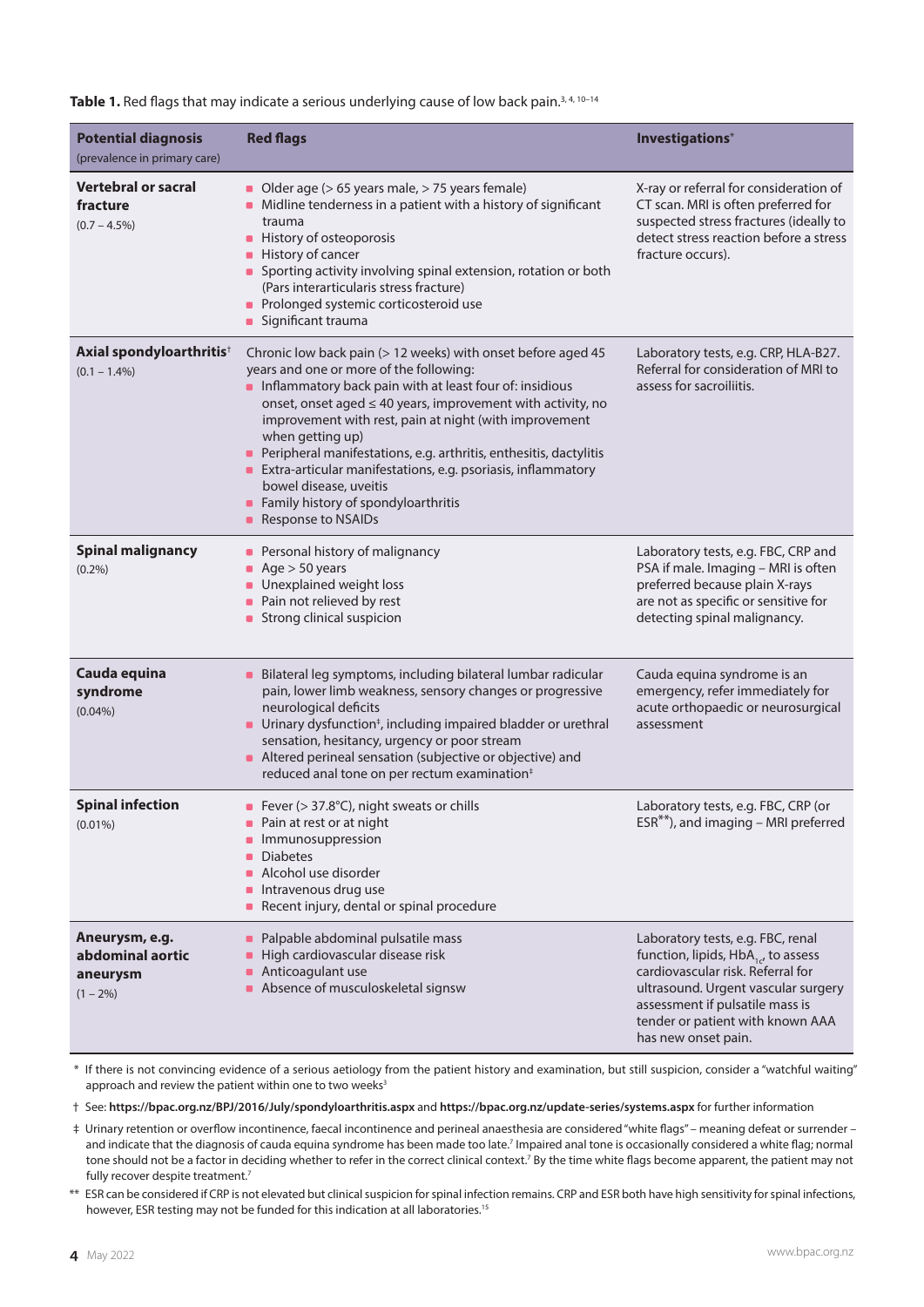Guided by the patient history and the nature and site of the pain, the physical examination may include:<sup>8, 9</sup>

- Observation of the posture, gait and general demeanour of the patient when they enter the consultation room
- Assessment of spinal range of motion, as tolerated
- $\bullet$  Palpation of the spine to try to localise the pain and identify a vertebral level; while this is often not diagnostically useful for acute pain it helps to reassure the patient that their pain is being taken seriously, and any lack of tenderness raises suspicion of a nonmusculoskeletal disorder
- Assessment for swelling, deformity, muscle tone and heat. If infection is suspected, check body temperature.
- Palpation of the abdomen for abdominal mass or abdominal aortic aneurysm, if suspected
- $\vee$  Neurological examination; although this is usually only necessary if the patient has weakness, numbness or radicular pain. For patients with pure low back pain, a quick neurological assessment (optional) is to observe them walking on their heels and toes and to test sensation with light touch over the feet.

For a reminder on how to examine the lumbar spine, see: **[https://stanfordmedicine25.stanford.edu/the25/BackExam.](https://stanfordmedicine25.stanford.edu/the25/BackExam.html) [html](https://stanfordmedicine25.stanford.edu/the25/BackExam.html)**

#### **Referred Pain Syndromes**

During the clinical history and examination (including neurological assessment), consider symptoms and signs of nerve root involvement as a potential indicator of radicular pain or radiculopathy (Table 2). $3, 4$  Radiculopathy occurs as a result of neural compression from any cause, whereas radicular pain involves the addition of inflammation e.g. from an inflamed herniated nucleus pulposus.<sup>1</sup> It is important not to confuse radicular pain with somatic referred pain, which is caused by pain radiating from a somatic structure such as a facet joint, sacroiliac joint, muscle or intervertebral disc without nerve root involvement. However, they can co-exist, e.g. a herniated disc can cause somatic referred pain from irritation of the dura of the nerve root plus radicular pain from irritation of the nerve root itself.

#### **Consider whether investigations are indicated**

Diagnostic laboratory investigations, e.g. FBC, CRP, or imaging, e.g. lumbar X-ray, MRI, are not routinely recommended for patients with acute low back pain unless there is suspicion of a serious underlying cause (Table 1), or if the results are likely to change management.<sup>4, 18</sup>

The benefit of investigation needs to be weighed up against the potential for harm, e.g. exposure to radiation, detection of unrelated abnormalities, health anxiety and

unnecessary follow-up.<sup>4</sup> Changes unrelated to back pain such as disc bulges on MRI or degenerative changes on plain X-ray films are common incidental findings from imaging, with increasing prevalence with age. $1,4$ 

In the correct clinical context, imaging and laboratory testing may be appropriate if there is no improvement in pain after four to six weeks (see: "Persistent low back pain").<sup>9, 18</sup>

- *Dr Steinberg says: "There are competing interests*   $\overline{4}$ *with ordering investigations. On the one hand serious pathologies are very commonly missed at the initial assessment, e.g. approximately 50% of patients with*  spinal infection are initially misdiagnosed.<sup>ª</sup> New *Zealand research has found evidence that access criteria for MRI may be too strict in the public system with very high pick-up rates of serious conditions (1 in every 6.5 patients scanned)*,<sup>*b*</sup> suggesting that not *enough MRIs are being done. On the other hand, serious conditions are rare overall and ordering unnecessary investigations has its own problems."* 
	- *a. Patel AR, Alton TB, Bransford RJ, et al. Spinal epidural abscesses: risk factors, medical versus surgical management, a retrospective review of 128 cases. The Spine Journal 2014;14:326–30. doi:10.1016/j. spinee.2013.10.046.*
	- *b. Street KJ, White SG, Vandal AC. Clinical prevalence and population incidence of serious pathologies among patients undergoing magnetic resonance imaging for low back pain. The Spine Journal 2020;20:101–11. doi:10.1016/j.spinee.2019.09.002*

#### **Management of patients with acute nonspecific low back pain**

Most people with acute non-specific low back pain have a favourable prognosis and can expect a significant improvement in their symptoms within six weeks.<sup>2</sup> Subsequent relapse, however, is common with many people experiencing a recurrent episode within one year of the original episode.<sup>2</sup> Over 40% of people with acute low back pain that has not improved within six weeks may go on to develop chronic low back pain and associated disability (see: "Persistent low back pain").<sup>2</sup>

Pain is an individual experience influenced by multiple factors, including the biomedical process, patient perception, pain history, ability to cope, mental wellbeing and family and cultural background.<sup>19</sup> Studies suggest that influencing the beliefs, misconceptions and attitudes about back pain is an essential component of successful management and in achieving optimal health outcomes for the patient.<sup>20</sup>

**Best Practice Tip:** When discussing non-specific low back pain, avoid language that promotes belief about structural damage, e.g. "degeneration" or "wear and tear", and language that promotes fear and catastrophic thinking, e.g. "avoid bending or lifting", "let pain be your guide", "stop if you feel pain" or "you have to be careful".<sup>2, 21</sup>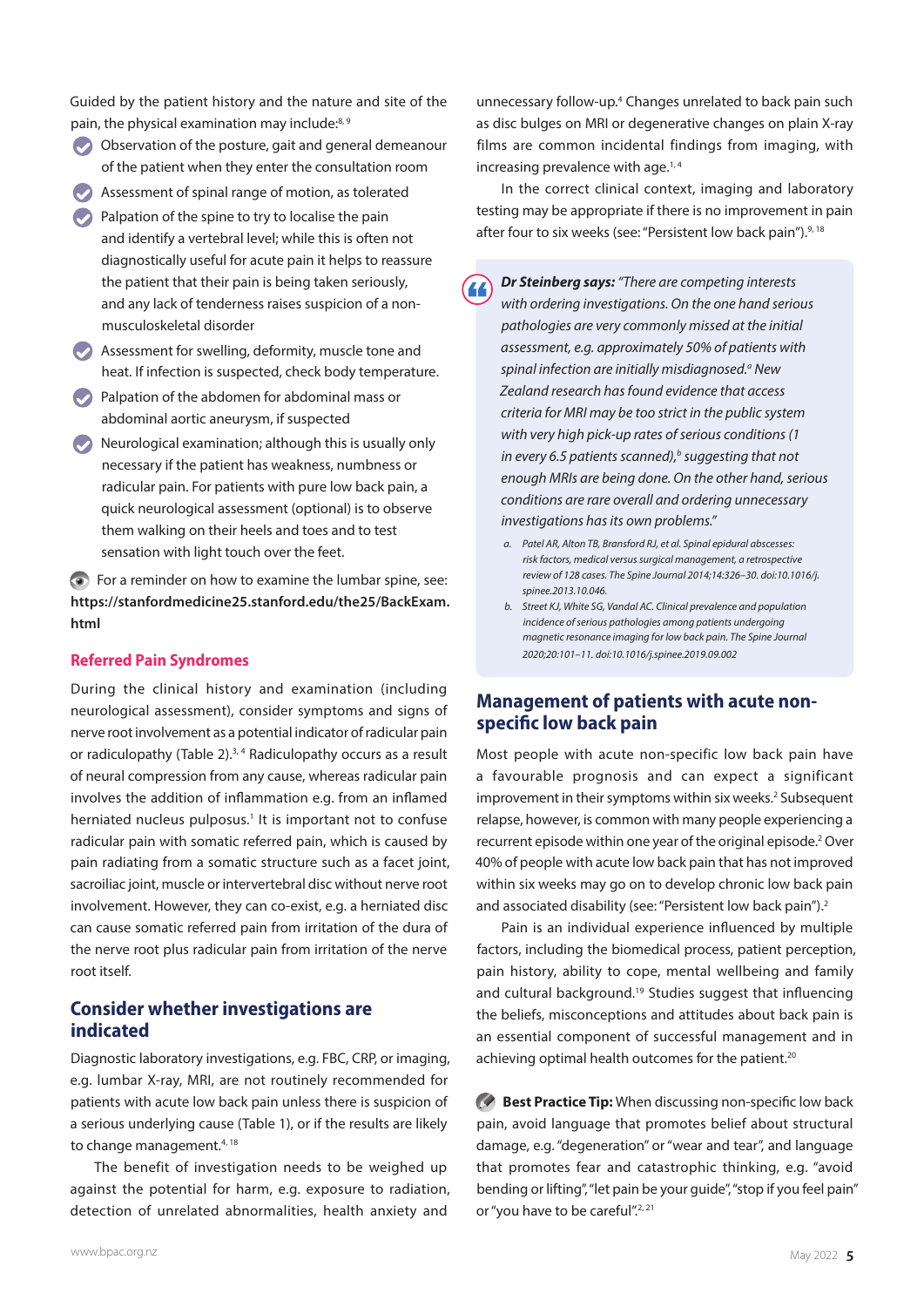Table 2. Symptoms and signs of radiculopathy, radicular pain and somatic referred pain.<sup>1,3,4</sup>

|                                                                                                                                                                                                                                          | <b>Symptoms and signs</b>                                                                                                                                                                                                                                                                                                                                                                                                                                                                                                                                     |
|------------------------------------------------------------------------------------------------------------------------------------------------------------------------------------------------------------------------------------------|---------------------------------------------------------------------------------------------------------------------------------------------------------------------------------------------------------------------------------------------------------------------------------------------------------------------------------------------------------------------------------------------------------------------------------------------------------------------------------------------------------------------------------------------------------------|
| <b>Radiculopathy -</b><br>occurs due to neural compression                                                                                                                                                                               | • Objective loss of sensory or motor function (due to<br>conduction block in axons of a spinal nerve or its roots)<br>• Numbness or paraesthesia in dermatomal distribution<br>• Weakness or loss of function $(L1 - S1)$ , e.g. footdrop<br>Reduced leg reflexes (knee jerk for L3 - 4, medial hamstring<br>for L5, ankle jerk for S1)<br>• May or may not be associated with radicular pain                                                                                                                                                                 |
| Radicular pain -<br>occurs due to nociceptive discharge of a nerve root or dorsal<br>root ganglion typically in the presence of inflammation, with<br>pain being felt in the peripherally innervated structures of the<br>affected nerve | • Leg pain greater than back pain (and not temporally linked<br>to back pain)<br>$\blacksquare$<br>Unilateral leg pain radiating caudally in a narrow band in a<br>quasi-dermatomal distribution, with possible skip regions<br>• Sharp, lancinating, deep as well as superficial pain<br>• Leg pain exacerbated by coughing, sneezing or straining<br>• Positive crossed or straight leg raise test or positive slump<br>test (L4, L5, S1, S2)<br>• Positive femoral stretch test (L2, L3, L4)<br>Occasionally there are symptoms and signs of radiculopathy |
| Somatic referred pain -<br>occurs due to nociceptive fibre convergence from the lower<br>back onto second order neurons in the dorsal horn that also<br>receive input from the lower limb                                                | • Dull, deep ache, like an expanding pressure<br>Referred pain concurrent with back pain, i.e. if the back pain<br>$\blacksquare$<br>resolves, or flares, then so does the referred pain<br>• Pain can be referred as far down as the foot when severe with<br>possible skip regions<br>• Pain initially felt widely with difficult to perceive boundaries;<br>pain remains in one location once established<br>Absence of neurological symptoms or signs<br>Can co-exist with radicular pain                                                                 |

For information on the management of patients with radicular syndrome, see: "Management of patients with radicular syndrome"

#### **Cauda equina syndrome – a diagnosis not to be missed**

Cauda equina syndrome is a clinical syndrome that occurs as a result of mechanical compression of the descending lumbar and sacral nerve roots causing pain and progressive neurological deficit.<sup>16</sup> The most common cause of cauda equina syndrome is a large central herniation of a lumbar intervertebral disc.<sup>16</sup> Other possible causes include tumours, trauma, infection, spinal stenosis or spondylolisthesis.16 Table 1 lists features associated with cauda equina syndrome. However, vigilance is required as some clinical features are non-specific with poor diagnostic accuracy.17 Most cases of cauda equina syndrome are of sudden onset and progress rapidly within hours or days.10 However, for some patients, symptoms develop slowly and pain may be absent.<sup>10</sup>

Prompt referral and treatment is essential to provide the best outcome for the patient and to prevent the progression of symptoms and any permanent neurological deficits.17 Generally, patients with cauda equina syndrome require decompressive surgery within 48 hours, and if this occurs there is a favourable prognosis.17

 $\mathbf{\Lambda}$ **Cauda equina syndrome is an emergency, request acute orthopaedic or neurosurgical assessment.**<sup>10</sup>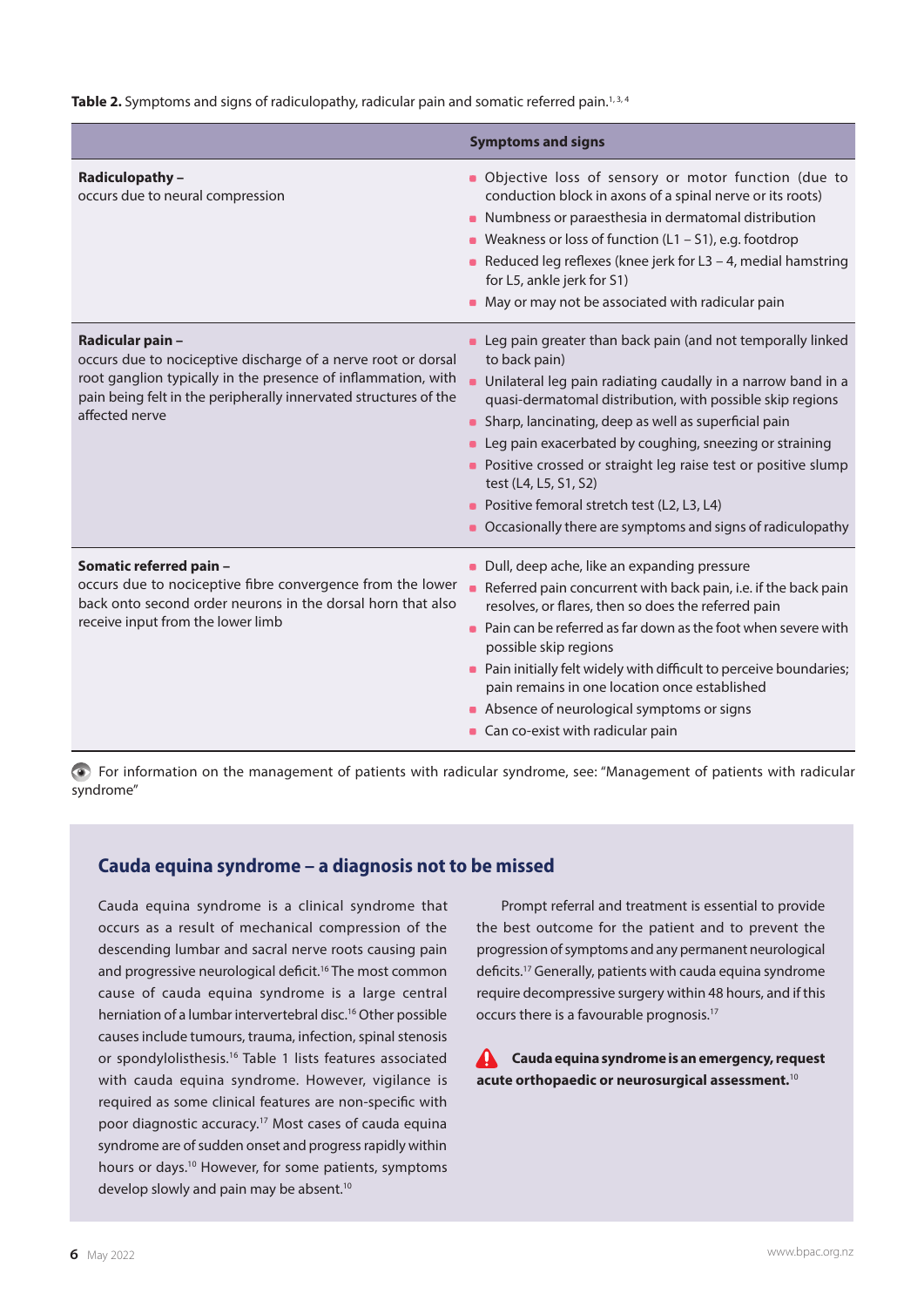As part of general management advice:<sup>2,4</sup>



Involve the patient in their management plan and discuss what has or has not worked for them in the past, including allied health services. Ensure patients have a realistic expectation of what a pain management strategy will achieve. A treatment regimen that resolves all pain is not usually possible.



Give practical reassurance, i.e. using facts and logic, not emotional reassurance, of the favourable prognosis and benign nature of acute non-specific low back pain



Discuss coping strategies, including distraction techniques, to manage an acute flare. A free online Australian pain coping course is available from: **www. paintrainer.org/login-to-paintrainer/**



Encourage all patients with low back pain to minimise bed rest, maintain activity and exercise and return to normal work and daily activities at the earliest possible opportunity. Explain that experiencing pain does not always mean harm and that some level of pain is to be expected with increased activity.

For further information on the principles of acute pain management, see: **<https://bpac.org.nz/2018/acute-pain.aspx>**

#### *Read more from Dr Steinberg on his methods for managing back pain, including the "8 Cs" to maximise patient outcomes and avoid the nocebo effect*

*"Management of acute low back pain is targeted at patient complaints: '*I hurt', 'I can't move', 'I can't work*' and* 'I'm scared'*. a Effective patient education should involve an explanation for their pain, information about their prognosis and reassurance. The patient should be taken seriously, be seen, be heard and be believed.*

*The explanation does not need to be academically 'valid'. For example, the patient can be told that they have a small disc tear that is inflamed and sore but that the odds are in their favour, and they have every chance of making a good recovery. Discussing muscle tension as a factor in pain and using leg cramp as an analogy can dovetail nicely into recommending stretching. A discussion about the inability to make a biomedical diagnosis is not helpful, and patients with acute pain should not be told that pain can be psychosomatic. They should also be educated on the extremely low chance of a serious cause, and even lower because of the lack of red flags.*

There are 8 Cs for what constitutes a good explanation that maximises patient outcomes and avoids the nocebo effect<sup>1</sup>

- *Calm: to avoid reinforcing patient fear*
- *Clear: the explanation should be understandable*
- *Credible: it should be believable and fit their circumstances*
- *Confident: it should be delivered with conviction, as any uncertainty can be picked up by the patient and worsen fear*
- *Convincing: it should address any uncertainties while monitoring the response to the explanation*
- **C***oncerted: the patient should feel that the clinician is making an effort*
- *Caring: the clinician should display a caring attitude*
- **C***oncern: the patient should be taken seriously*

*The explanation starts with commentary during the examination, e.g.:*

- *Spinal range of motion:* 'The way you move your spine is just fine'
- *Reflexes: 'Your reflexes are great, there are no signs of any trapped nerves'*
- **Power: 'Your back and core seem quite strong, and your muscles are good even though they hurt'**

*The patient should be told that pain does not necessarily mean harm and some increase of pain with movement and exercise may be a sign of stimulating healing, and at least a low level of pain is expected with any beneficial activity. A useful analogy is telling the patient* 'Astronauts in space with limited movement and gravity have weak spines, marathoners have strong spines'*. If the pain is very severe, they can be instructed to be judicious and find activities that are less painful than others. '*Try to move in a relaxed way and frequent stretching is good for you'.*<sup>b</sup>*

*Commentary continues over page*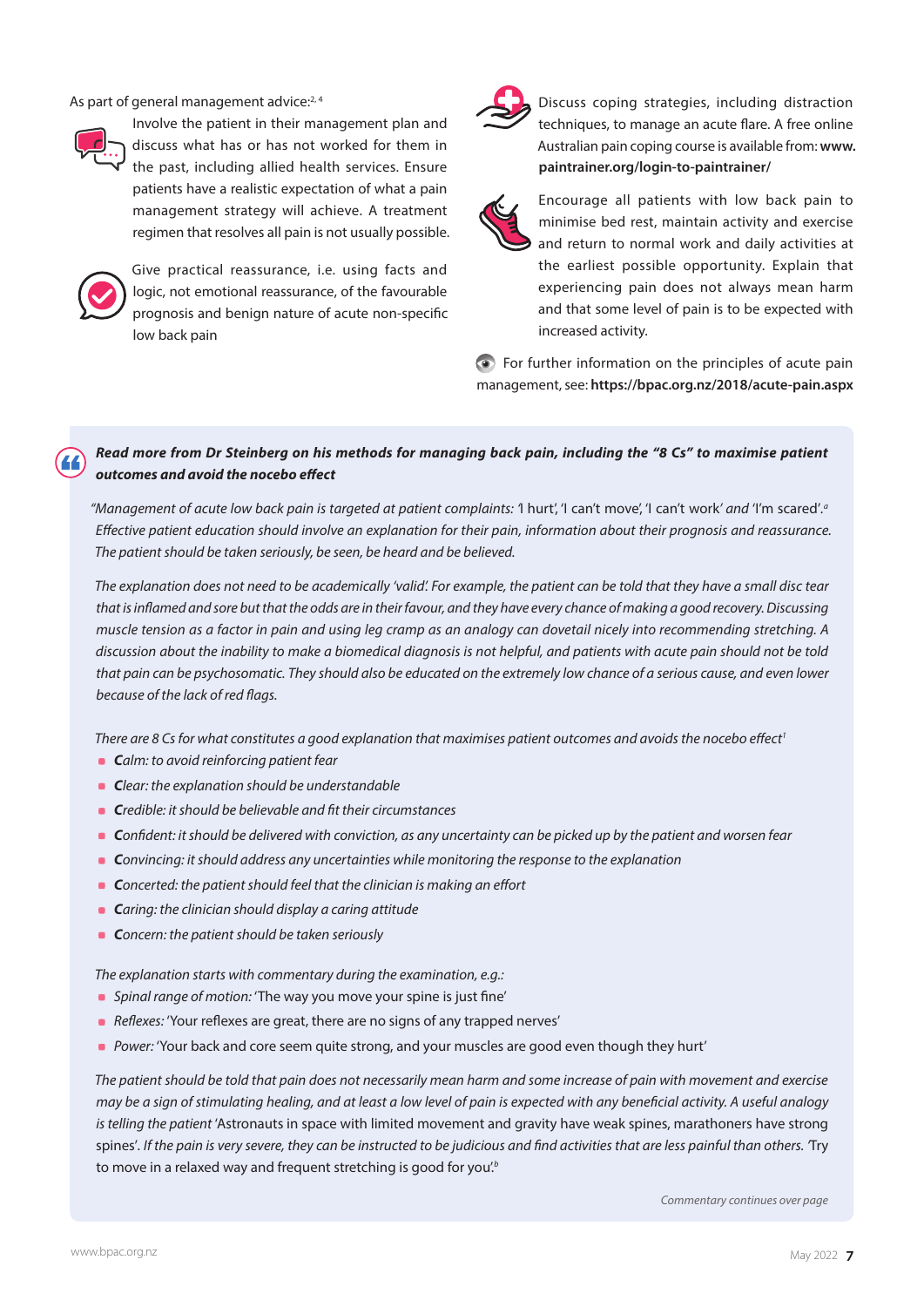*Patients should be informed that there is substantial evidence that resuming normal daily activities, including work, as soon as possible will aid the healing process.b* 'Bones, joints and muscles will have improved function, become stronger and more flexible and therefore less painful'.<sup>t</sup> Furthermore, explain that distraction is a proven natural pain-killer.<sup>t</sup>

*Along with explanation should come reassurance about prognosis. Many guidelines state that most patients will have full resolution of pain and function at six weeks but the evidence on this is actually quite conflicting. Very wide ranges of recovery rates have been reported in different studies which may be due to differences in definitions of recovery and clinical care. One*  systematic review found that around two-thirds still had pain at 12 months.<sup>c</sup> The prognosis can be improved with concerted care and following evidence-based guidelines,<sup>d</sup> and so the patient should be informed that they have every chance of recovering *if they are managed well but it may take some time. Note that the gold standard care of acute low back pain in primary care requires significant time resources likely not achievable in most practices in New Zealand due to funding and time constraints. For example, the initial evidence-based appointment requires 50 minutes, and so pragmatism and shortcuts are required in New Zealand with the current funding models.* 

The reassurance should be cognitive in nature not emotional.<sup>e</sup> Emotional reassurance only has a transient positive effect, and the fears can return after the consultation has ended.<sup>e</sup> Cognitive reassurance looks at using reason to shift the patient's thoughts and beliefs of their problem.<sup>e</sup>

The patient's expectations and preferences should be met.<sup>b</sup> For example, if a physiotherapy referral is being considered then the patient should first be asked what they think about that.<sup>b</sup> 'Do you have any thoughts or previous experiences with physiotherapy?*' The patient may have tried physiotherapy several times in the past without any effect or it only provoking pain. Similarly for analgesics, ask the patient about their previous experiences and current preferences before routinely prescribing."*

- *a. King, W and Bogduk N. Acute low back pain. In: Bonica's Management of Pain. 2018.*
- *b. Lærum E, Indahl A, Sture Skouen J. What is "the good back-consultation"? A combined qualitative and quantitative study of chronic low back pain patients' interaction with and perceptions of consultations with specialists. Journal of Rehabilitation Medicine 2006;38:255–62. doi:10.1080/16501970600613461.*
- *c. Itz CJ, Geurts JW, van Kleef M, et al. Clinical course of non-specific low back pain: a systematic review of prospective cohort studies set in primary care: clinical course of non-specific low back pain. EJP 2013;17:5–15. doi:10.1002/j.1532-2149.2012.00170.x*
- *d. McGuirk B, King W, Govind J, et al. Safety, efficacy, and cost effectiveness of evidence-based guidelines for the management of acute low back pain in primary care. Spine 2001;26:2615–22. doi:10.1097/00007632-200112010-00017.*
- *e. Traeger AC, Hübscher M, Henschke N, et al. Effect of primary care–based education on reassurance in patients with acute low back pain: systematic review and meta-analysis. JAMA Intern Med 2015;175:733. doi:10.1001/jamainternmed.2015.0217*

#### **Risk stratification can be used to direct management**

A risk stratification approach to the management of people with low back pain is increasingly being adopted internationally.<sup>2</sup> This enables the early identification of patients who are at risk of developing chronic low back pain and associated disability (see: "Identify and manage psychosocial risk factors, i.e. 'yellow flags'").18

#### **Screening tools may help with tailoring the management approach**

STarTBack is a validated screening tool that assesses biopsychosocial risk factors, including fear avoidance and catastrophising, as prognostic markers for chronicity and stratifies patients into low, medium or high-risk groups.<sup>18</sup> Patients classified as low/medium risk have a more favourable prognosis and can be managed with less intensive interventions, e.g. reassurance and advice on remaining active.22 More intensive interventions should be considered for patients who are classified as high risk, e.g. cognitive behavioural therapy (or mindfulness-based therapy) and structured exercise programmes.<sup>18, 22</sup>

For further information on STarTBack, see: **[https://](https://startback.hfac.keele.ac.uk/) [startback.hfac.keele.ac.uk/](https://startback.hfac.keele.ac.uk/)**

#### **Prioritise non-pharmacological interventions**

As part of a shared-decision making process, discuss non-pharmacological management strategies with the patient, considering their preferences, potential harms and associated costs and availability of the intervention(s).<sup>22, 23</sup> Pharmacological treatments are usually reserved for people with severe pain, although may be required initially to support patients while they return to their normal routine and daily activities, and during the introduction of non-pharmacological interventions (see: "Acute treatment with analgesia, if required  $-$  but with a plan to stop").<sup>2</sup>

Examples of non-pharmacological interventions that may be discussed include:<sup>2, 8</sup>



**Movement and activation**, e.g. gradual increase in intensity of exercise, simple stretches to reduce muscle tightness, physiotherapy (although specific evidence of effectiveness in low back pain is limited)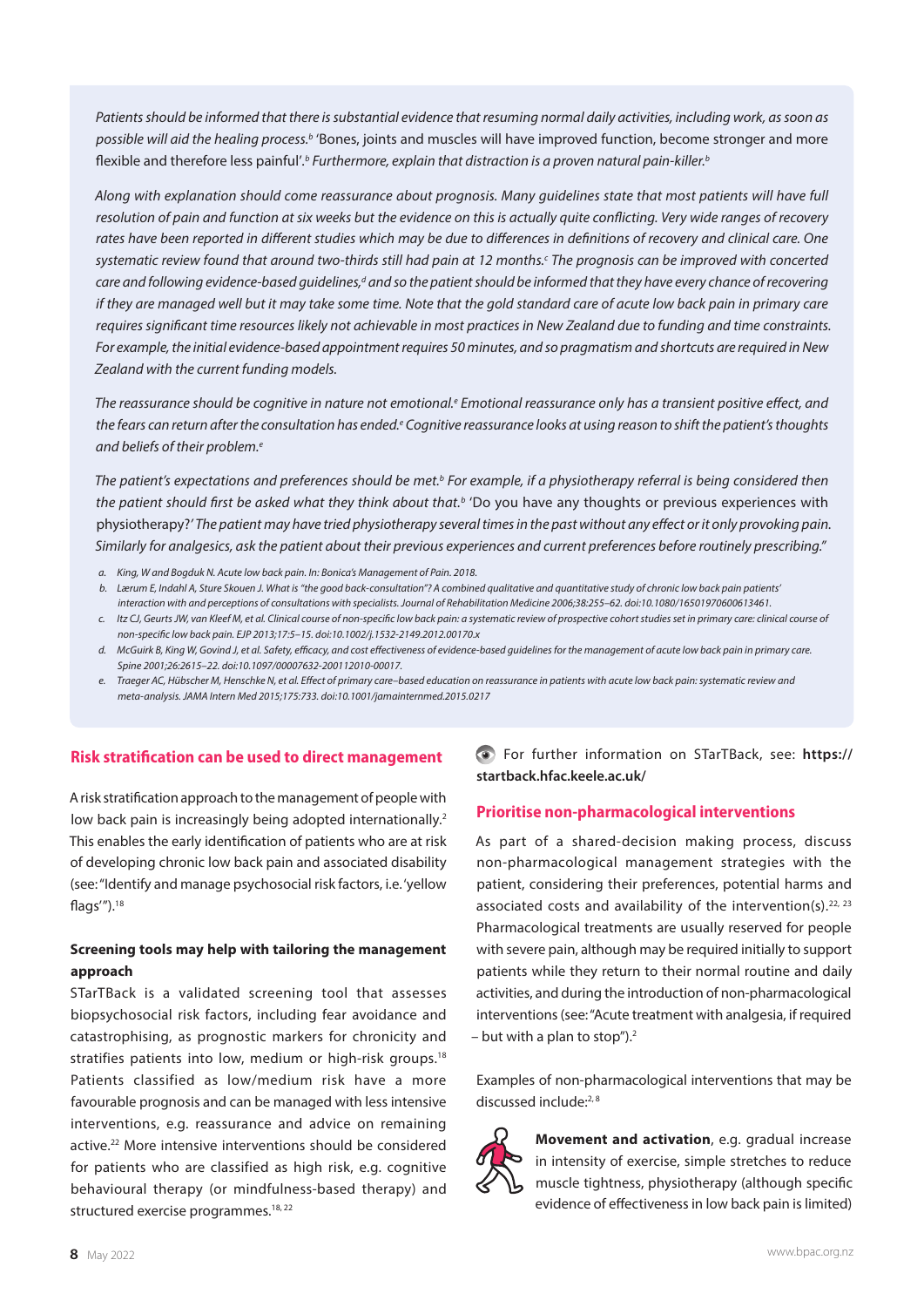

**Superficial hot or cold applications**, e.g. use of a hot pack, taking regular warm baths or showers, using a spa or sauna. Some patients may prefer cold, e.g. ice pack.



**Relaxation techniques,** e.g. yoga, meditation/slow breathing, mindfulness

**Distraction techniques**, e.g. reading a book, listening to music, socialising, returning to work

Some patients may find other treatment modalities useful, e.g. osteopathy, chiropractic treatment, acupuncture or therapeutic massage. However, there is limited evidence of benefit for any of these modalities in acute non-specific low back pain.<sup>5, 9, 21</sup> As part of a shared-decision making process, discuss the balance of benefit and affordability of allied health treatment, any past experiences they may have had with allied health services and how to look for a good provider by discussing their treatment approach and making sure that it is based on a biopsychosocial model.

#### *Read more from Dr Steinberg on allied health treatments*

*"There is a lot of overlap in the approaches between different allied health practitioners; different training programmes have hugely differing philosophies, and so it isn't fair to judge individual practitioners based on the stereotype of their profession. For example, some physiotherapists have training in spinal manipulation and use it judiciously with good effect, and some chiropractors don't routinely use manipulation and spinal radiographs. It is therefore useful to know the approach of one's local providers and have pre-determined whether they are evidence-based.* 

*Talk to your local providers about their philosophy and approach. Ask patients what their allied health provider did to treat them to build up a picture of the providers in your area. Red flags include provider over-reliance on passive modalities such as massage, acupuncture, therapeutic ultrasound, routinely obtaining spinal radiographs and telling the patient that their vertebrae are 'out of alignment' or 'subluxed', as well as pushing patients into having large numbers of short appointments and never discharging them. Look for evidence of a biopsychosocial approach to management and written feedback or other communication back to you. The patient should be strongly discouraged from engaging in long-term 'spinal maintenance' programmes that are promoted by some, but not all, alternative practitioners."*

#### **Acute treatment with analgesia, if required – but with a plan to stop**

There is limited evidence of the effectiveness of pharmacological treatments for acute non-specific low back pain. If an analgesic is required, prescribe short courses only at the lowest effective dose to avoid long-term dependence on medicines.2 NSAIDs are generally the most useful analgesic for acute low back pain, but they may not be suitable for all patients. Pharmacological treatments should always be used alongside non-pharmacological interventions. Review the patient within one to two weeks to monitor progress and make treatment adjustments, as appropriate.<sup>2</sup>

**Topical preparations.** A topical NSAID, e.g. diclofenac sodium (not funded), or capsaicin cream (0.025% cream funded with Special Authority approval for patients with osteoarthritis) may be better tolerated than oral analgesics for some patients, although efficacy for low back pain is unclear.<sup>24</sup> A randomised controlled trial (including 746 participants with acute back/ neck pain) in Germany found that participants applying a combination of diclofenac  $2\%$  + capsaicin 0.075%\* and capsaicin alone, twice daily, for five days, experienced greater pain relief than participants applying placebo gel.<sup>25</sup> The analgesic effect of topical diclofenac alone was comparable to placebo.25

Some patients may find topical rubefacients such as 'Deep Heat' (menthol + methyl salicylate) or other anti-inflammatory balms, e.g. Anti-Flamme or Tiger Balm (cajuput oil + camphor + clove oil+ menthol + mint oil), effective, however, there is limited evidence of benefit.<sup>24, 27</sup>

#### For further information on rubefacients, topical NSAIDs and capsaicin available in New Zealand, see: **[https://nzf.org.](https://nzf.org.nz/nzf_5755) [nz/nzf\\_5755](https://nzf.org.nz/nzf_5755)**

\* This higher strength capsaicin cream is only funded in New Zealand for patients with post-herpetic neuralgia and diabetic peripheral neuropathy (with Special Authority approval)<sup>26</sup>

**Paracetamol.** Paracetamol may be appropriate for some patients with acute low back pain, e.g. those who cannot tolerate NSAIDs, however, evidence has demonstrated no benefit when paracetamol is taken alone compared to NSAIDs or placebo for people with non-specific low back pain.<sup>2, 9</sup>

**NSAIDs.** A NSAID at the lowest effective dose is generally the recommended analgesic for patients with acute non-specific low back pain, if appropriate.<sup>\*22</sup> There is no difference in the efficacy between NSAIDs, however, people taking selective COX-2 inhibitors, e.g. celecoxib, may experience fewer gastrointestinal effects.28

\* Consider patient age, co-morbidities and potential gastrointestinal, liver and cardiorenal toxicity<sup>22</sup>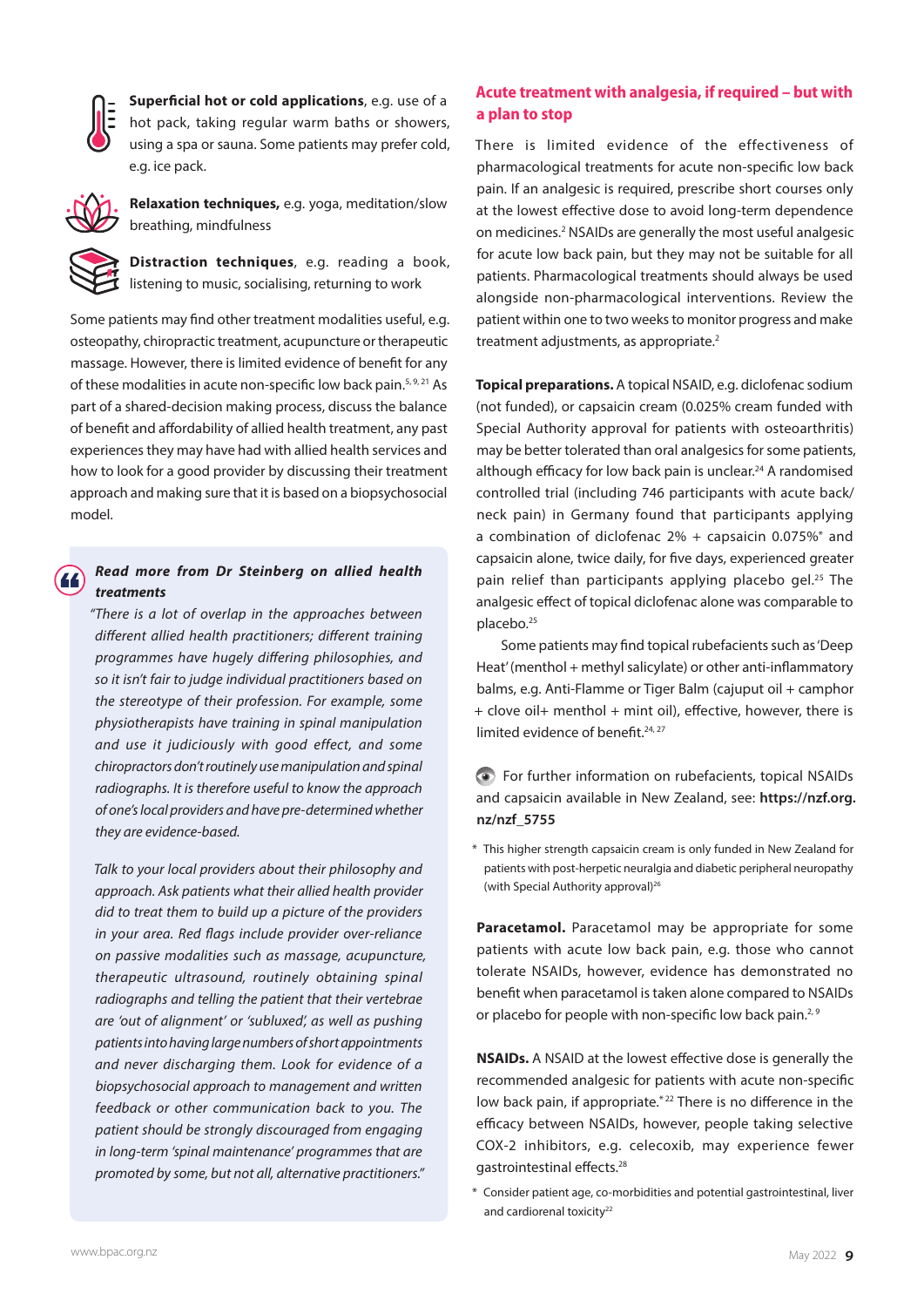#### **Management of patients with radicular syndrome**

The management of patients with radicular syndrome depends on their clinical presentation, however, conservative management is generally recommended first-line, e.g. reassurance, education, simple analgesics, movement, activation and "watchful waiting".<sup>3</sup> More intensive treatments such as tricyclic antidepressants are usually recommended second-line, however, there is limited evidence of efficacy.<sup>3</sup> There is strong evidence that epidural corticosteroid injections via the transforaminal route are effective for some people with radicular pain; low quality evidence indicates potential benefit for people with lumbar spinal stenosis.<sup>32</sup> Generally, in the absence of severe or progressive neurological deficit, surgery is only indicated in patients with radicular pain that persists for longer than four months.

Consider referral for patients with severe or progressive neurological deficit or for those who have persistent disabling symptoms for longer than six to eight weeks despite conservative management.<sup>3, 18</sup> Check your local HealthPathways for specific referral advice and timeframes. Patients with low back pain resulting from an accident may be able to access investigations or referral funded by ACC.



**Skeletal muscle relaxants**. There is limited evidence that muscle relaxants are effective for people with acute low back pain.29 A short course (up to ten days) of orphenadrine may be appropriate for some patients with acute low back pain and associated muscle spasm; however, no difference in functional outcomes has been observed in people taking orphenadrine compared with naproxen.30 Benzodiazepines should be avoided; no improvement in pain has been observed in people taking diazepam and naproxen compared to those taking naproxen and placebo.<sup>31</sup>

**Weak opioids,** e.g. codeine, tramadol, (taken with or without paracetamol) should only be recommended for a short duration in patients with severe low back pain or when NSAIDs are contraindicated, not tolerated or ineffective.<sup>2, 22</sup> Prescribe weak opioids with caution; the benefits of use must outweigh the potential risks.<sup>2</sup> The use of strong opioids should be avoided.2

For further information on opioids for patients with acute pain, see: **<https://bpac.org.nz/2018/opioids.aspx>**

**Gabapentinoids,** e.g. gabapentin and pregabalin, should not be prescribed for patients with chronic non-neuropathic pain, e.g. non-specific low back pain, and are no longer recommended for people with sciatica due to a lack of benefit and evidence of harm.<sup>22</sup>

**Antidepressants,** e.g. tricyclic antidepressants (unapproved indication), are best reserved for use in people with chronic low back pain or radicular pain (see: "Management of patients with radicular syndrome" and "Persistent low back pain").<sup>8</sup>

#### **Follow-up for patients with acute nonspecific low back pain**

A routine follow-up appointment should be scheduled two weeks after the initial consultation; $2$  consider booking this at the initial consultation and advise the patient to cancel if their pain has resolved. Set measurable and realistic outcomes to assess treatment response, e.g. a reduction in pain score or the ability to perform a task or participate in an activity they could not do before. Pain diaries should be avoided as they encourage patients to focus on their pain, counteracting the goal of pain distraction.33

At the follow-up appointment check the patients understanding of and adherence to the treatment regimen. If there is inadequate improvement in pain despite adherence to non-pharmacological interventions (and pharmacological, if required), consider reassessment – including, repeating a focused history and physical examination to rule out the development of any red flags that may indicate a serious underlying cause (especially if the patient had presented early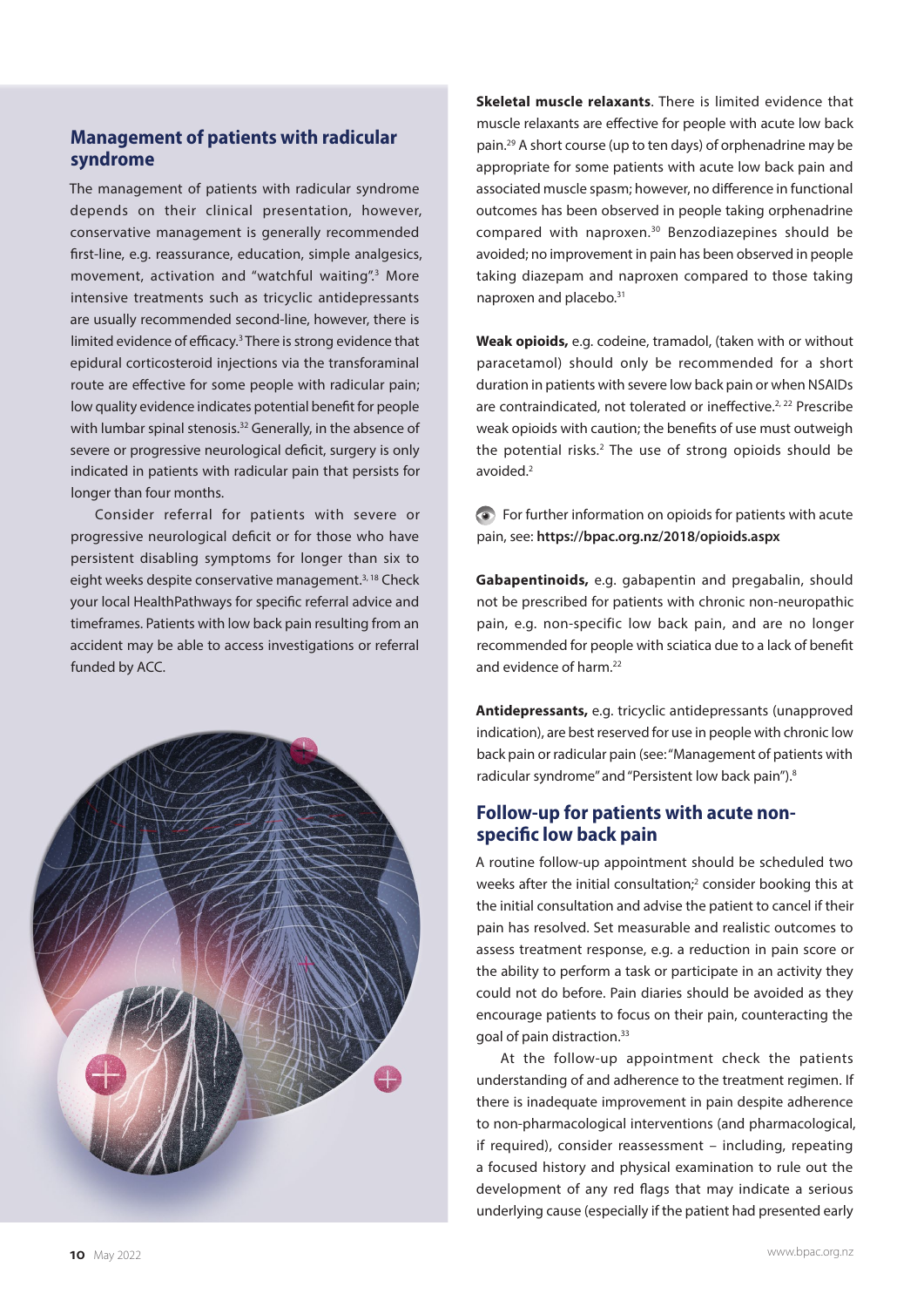in the course of their pain), address any yellow flags that may be contributing to the delayed recovery and reinforce treatment recommendations (see: "Identify and manage psychosocial risk factors, i.e. 'yellow flags' ").<sup>4, 18</sup>

**Expert tip:** If it becomes apparent that the patient is at high risk of developing chronic low back pain, consider early planning for referral depending on the waiting lists of local musculoskeletal specialist providers.

#### **Persistent low back pain**

Despite gold standard care, some people with acute low back pain will develop chronic low back pain that persists or fluctuates for longer than three months.<sup>18, 22</sup> Encourage these patients to return to primary care at regular intervals to ensure that symptoms are not progressing and that no red flags have developed that indicate a serious underlying cause. Some patients may also require regular review for ACC work- and medical certificate purposes.

### **Identify and manage psychosocial risk factors, i.e. "yellow flags"**

When managing a patient with low back pain consider the presence of any "yellow flags", that is, psychosocial barriers to recovery that are associated with an increased risk of persistent pain (Table 3).18, 21 This includes any unhelpful beliefs or attitudes that the patient may have about low back pain, e.g. that activity is harmful.<sup>18, 21</sup> Educate the patient and address any fears and unhelpful tendencies, as required.

**Expert tip:** Yellow flags become increasingly important at each follow-up appointment. If there is concern about a patient with significant yellow flags, consider referral to a provider that offers techniques such as pacing, relaxation skills, graded activity, problemsolving training and behavioural modification; some physiotherapists may offer specialised programmes.

Table 3. Yellow flags in acute low back pain.<sup>1, 9, 18, 21</sup>

| <b>Behavioural</b>                                                                                                                                                                                                                                                                                                       | <b>Beliefs and attitudes</b>                                                                                                                                                                                                           |
|--------------------------------------------------------------------------------------------------------------------------------------------------------------------------------------------------------------------------------------------------------------------------------------------------------------------------|----------------------------------------------------------------------------------------------------------------------------------------------------------------------------------------------------------------------------------------|
| • Fear-avoidance behaviours, e.g. avoiding movement                                                                                                                                                                                                                                                                      | Belief that pain and activity is harmful                                                                                                                                                                                               |
| or activity for fear of making the pain worse, fearful of                                                                                                                                                                                                                                                                | ٠                                                                                                                                                                                                                                      |
| their prognosis                                                                                                                                                                                                                                                                                                          | Expecting pain with movement                                                                                                                                                                                                           |
| Inactivity or sedentary lifestyle with a preference for                                                                                                                                                                                                                                                                  | $\blacksquare$                                                                                                                                                                                                                         |
| extended rest                                                                                                                                                                                                                                                                                                            | Misinterpretation of significance of symptoms and                                                                                                                                                                                      |
| High consumption of alcohol or other harmful                                                                                                                                                                                                                                                                             | ٠                                                                                                                                                                                                                                      |
| $\qquad \qquad \blacksquare$                                                                                                                                                                                                                                                                                             | magnification of symptoms                                                                                                                                                                                                              |
| substances                                                                                                                                                                                                                                                                                                               | Belief that pain must be absent before returning to                                                                                                                                                                                    |
| Smoking                                                                                                                                                                                                                                                                                                                  | work and normal daily activities                                                                                                                                                                                                       |
| Obesity                                                                                                                                                                                                                                                                                                                  | Unrealistic treatment expectations or belief that pain                                                                                                                                                                                 |
| ۰                                                                                                                                                                                                                                                                                                                        | is uncontrollable                                                                                                                                                                                                                      |
| Feeling worthless, lack of self-esteem                                                                                                                                                                                                                                                                                   | Passive attitude towards rehabilitation                                                                                                                                                                                                |
| Depression, anxiety or specific health anxiety, e.g. fear                                                                                                                                                                                                                                                                | Poor motivation and adherence to treatment                                                                                                                                                                                             |
| of procedures or needles                                                                                                                                                                                                                                                                                                 | ٠                                                                                                                                                                                                                                      |
| Fear or distress, often with hypervigilance                                                                                                                                                                                                                                                                              | regimens                                                                                                                                                                                                                               |
| History of back pain                                                                                                                                                                                                                                                                                                     | Previous negative healthcare experience                                                                                                                                                                                                |
| Lack of coping strategies and resilience                                                                                                                                                                                                                                                                                 | $\blacksquare$                                                                                                                                                                                                                         |
| Tendency to catastrophise                                                                                                                                                                                                                                                                                                | Excessive focus on their disability                                                                                                                                                                                                    |
| <b>Social</b><br>Social withdrawal or reduced interest in socialising<br>Lack of social support<br>Over-protective or conversely, non-supportive<br>partner or family/whānau<br>Relationship stress<br>Low income or compensation issues<br>Low level of health literacy<br>Low socioeconomic status<br>Cultural factors | Work<br>Physically demanding job<br>Unsupportive work environment<br>$\blacksquare$<br>Poor job satisfaction<br>$\blacksquare$<br>Work-related stress<br>$\blacksquare$<br>Unsociable hours, e.g. shift work<br>Poor work history<br>٠ |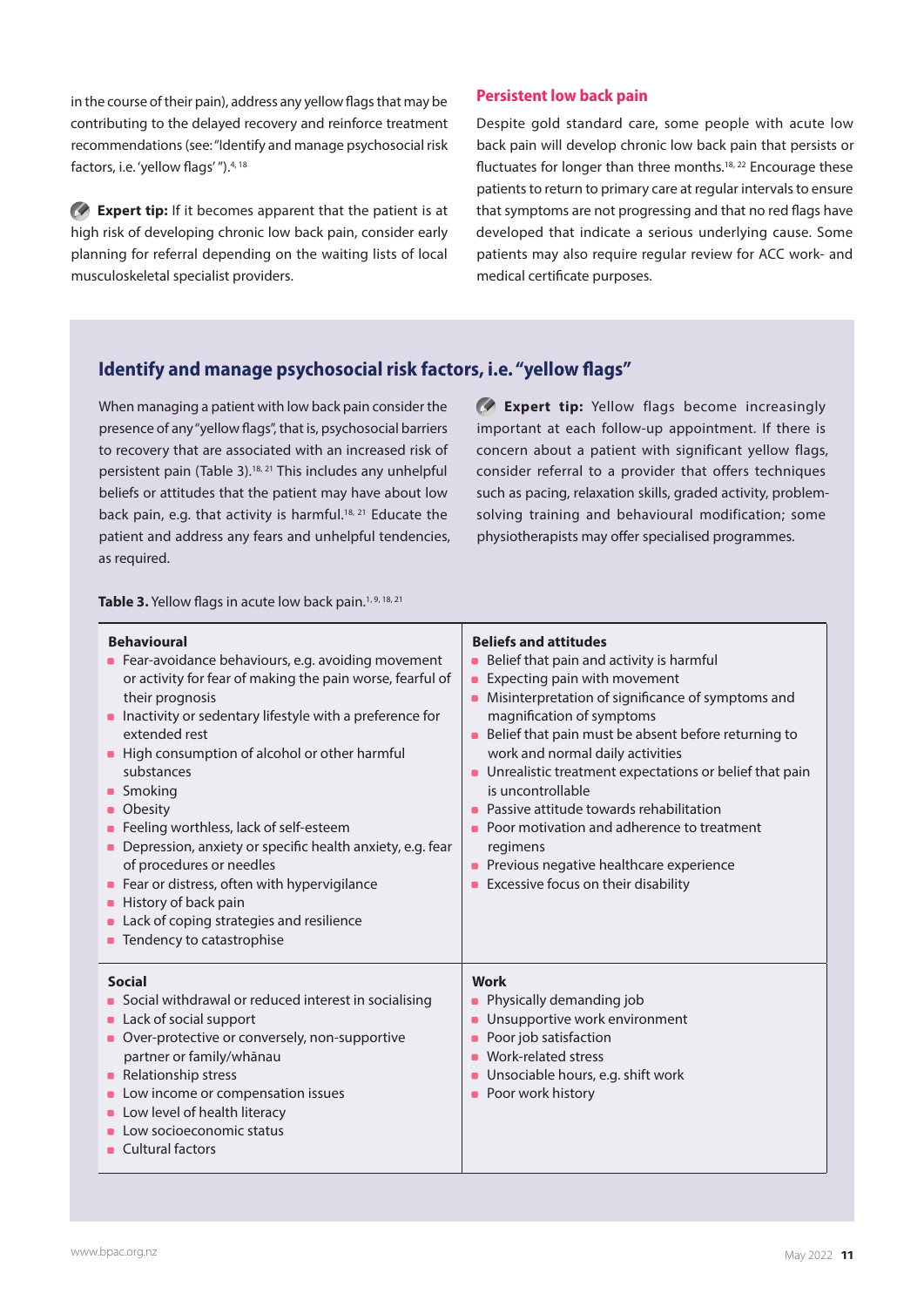Although evidence of conservative treatments for chronic low back pain is limited, first-line management generally consists of persisting with the same treatments as for acute low back pain, and may include education and reassurance, self-management strategies, e.g. use of a hot and cold pack, exercise/physiotherapy, and simple analgesics, e.g. paracetamol, NSAIDs.3, 8 Co-morbidities such as anxiety and depression should also be addressed and managed.<sup>5</sup>

Second-line care usually consists of more complex medicines\*, e.g. tricyclic antidepressants, cognitive behavioural therapy and multidisciplinary rehabilitation programmes, i.e. combining physical and psychological therapies, often in a group setting.3, 8, 18

\* Avoid prescribing opioids to patients with chronic low back pain22

Consider referral if symptoms suggestive of a serious underlying cause develop or if pain persists after six months of appropriate management, or earlier if the pain is debilitating and significantly affecting the patients quality of life.<sup>18</sup> Check your local HealthPathways for specific referral advice.

#### *Read more from Dr Steinberg on managing a patient with chronic low back pain*

*"Unlike with acute low back pain, the causes and sources of chronic low back pain are largely known. Limited research has been done in the primary care context, however in secondary care about 40% have a disc source of pain, 30% have a facet joint source of pain and 20% have a sacroiliac joint source of pain.a, b Some patients may have a significant myofascial component to their pain. Definitively determining the source of chronic low back pain can only be done using specialised physiological investigations such as diagnostic local anaesthetic blocks, not through imaging, and such investigations are usually not appropriate for most patients for various reasons.*

*As a whole, the evidence for conservative treatments for chronic low back pain is very limited; they either have no effect at all, or only have modest short-term effects. Treatments should be promoted as options that provide symptomatic relief rather than as a cure. Part of the problem with most chronic low back pain research is that it tends to lump all chronic back pain patients into the same group, and so any possible benefit for a particular subgroup is obscured.*

Most patients with chronic low back pain don't have evidence of nociplastic pain (central sensitisation).<sup>c</sup> Multidisciplinary *team management is best suited for patients with nociplastic pain (e.g. chronic widespread pain and evidence of central sensitisation) and/or those with very high levels of psychosocial distress related to their pain. Spinal interventions for nonradicular chronic low back pain, such as injections, radiofrequency neurotomy and surgery generally play a limited role but may be considered in highly selected patients."* 

- *a. DePalma MJ, Ketchum JM, Saullo T. What is the source of chronic low back pain and does age play a role? Pain Med 2011;12:224–33. doi:10.1111/j.1526-4637.2010.01045.x*
- *b. DePalma MJ. Diagnostic nihilism toward low back pain: what once was accepted, should no longer be. Pain Med 2015;16:1453–4. doi:10.1111/pme.12850*
- *c. Julien N, Goffaux P, Arsenault P, et al. Widespread pain in fibromyalgia is related to a deficit of endogenous pain inhibition. Pain 2005;114:295–302. doi:10.1016/j. pain.2004.12.032.*

## 

#### **Clinician's Notepad: Acute low back pain**

#### **Assessment**

- **Determine** 
	- **Site of pain**
	- Pain radiation patterns
	- **Mode of onset**
	- **Aggravating and relieving factors**
	- **Severity and functional impact**
	- Associated "red flag" features that may indicate fracture, infection, malignancy or cauda equina syndrome (see box)
	- Any psychosocial factors that may influence recovery ("yellow flags")
- $\blacktriangleright$  Perform a physical examination guided by relevant clues in the patient history
	- Observe the posture, gait and general demeanour of the patient
	- Assess spinal range of motion, as tolerated
	- Palpate the spine to try to localise the pain and identify a vertebral level
	- Assess for pain, swelling, deformity, muscle tone and heat. If infection is suspected, check body temperature.
	- **Palpate abdomen for abdominal mass or** abdominal aortic aneurysm, if suspected
	- **Perform a neurological examination if** neurological symptoms are present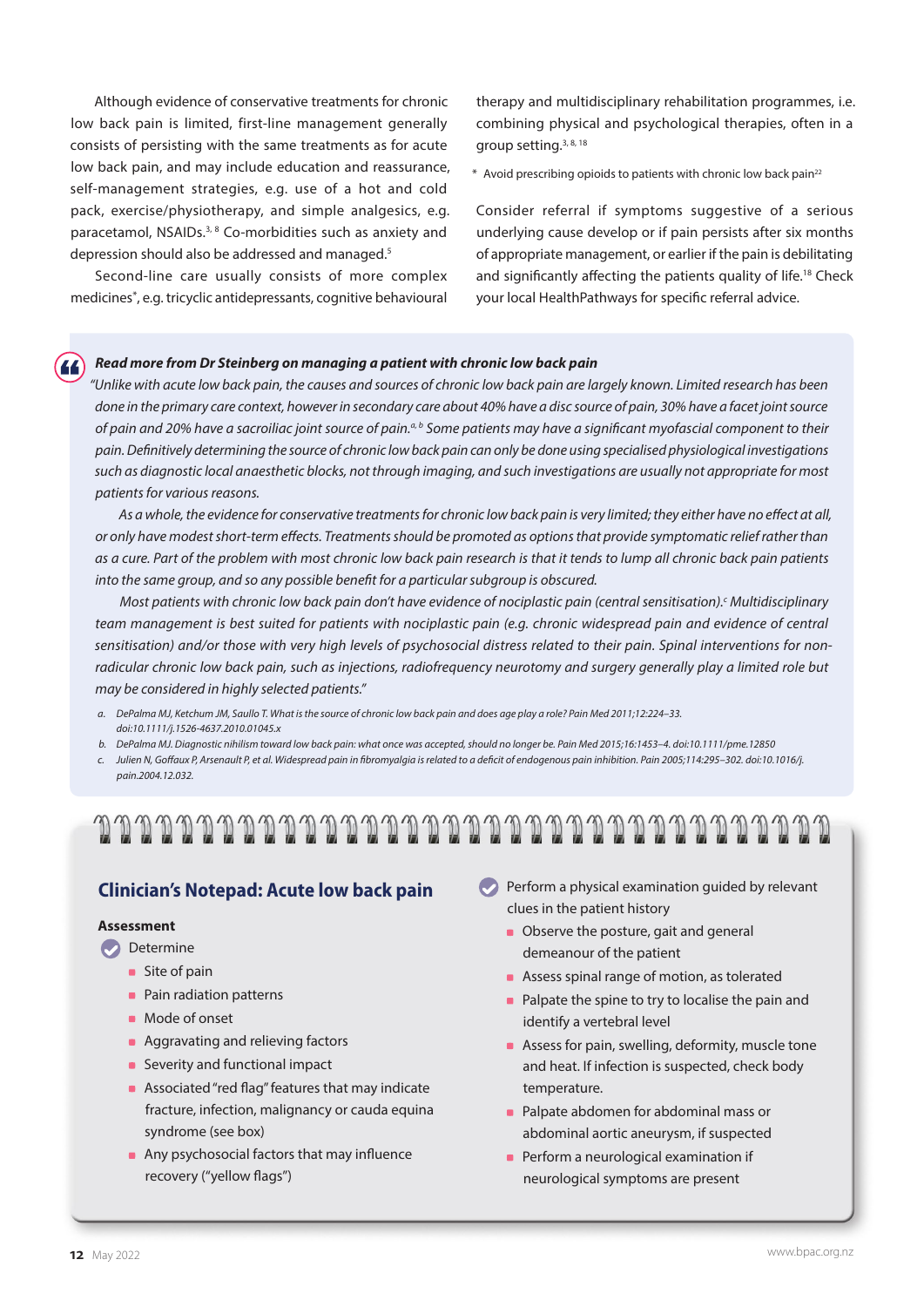## 

Diagnostic laboratory investigations, e.g. FBC, CRP, or imaging, e.g. lumbar X-ray, MRI, are not routinely recommended, unless there is suspicion of a serious underlying cause or if the results are likely to change management

 $\bullet$  Exclude other possible causes of low back pain, e.g. referred visceral pain, pregnancy, vascular causes, axial spondyloarthritis, radicular syndromes

#### **Red flags**

- Aged > 50 years with new onset back pain, especially aged > 65 years
- **C** History of malignancy with other features, e.g. unexplained weight loss
- Severe worsening or unrelenting pain, particularly at night or when supine
- **C** History of trauma, or risk factors for fracture, e.g. osteoporosis, older age, prolonged systemic corticosteroid use
- Significant neurological symptoms, e.g. bilateral radicular pain or radiculopathy, impaired bladder/urethral sensation, urinary hesitancy or urgency, poor stream, loss of perineal sensation
- Symptoms or signs of infection, e.g. fever (> 37.8°C), night sweats or chills; or risk factors for infection, e.g. intravenous drug use, immunosuppression
- Cardiovascular risk factors for aneurysm, e.g. smoking history, hypertension, older age, male sex

#### **Management of acute non-specific low back pain**

- Involve the patient in their management plan and discuss what has or has not worked for them in the past, including allied health services. Ensure that patients have a realistic expectation of what a pain management strategy will achieve.
- Give practical reassurance, i.e. using facts and logic, not emotional reassurance, of the favourable prognosis and benign nature of acute non-specific low back pain
- **Discuss coping strategies, including distraction** techniques, to manage an acute flare
- **Encourage patients to remain physically active,** minimise bed rest and return to normal work and daily activities as soon as possible. Explain that experiencing pain does not always mean harm

and that some level of pain is to be expected with increased activity.

- Assess for risk of progression to chronic low back pain, e.g. using **[STarTBack](https://startback.hfac.keele.ac.uk/training/resources/startback-online/)**
- **Prioritise non-pharmacological interventions, e.g.** superficial hot-cold applications, relaxation and distraction techniques, exercise, physiotherapy
- **Pharmacological treatments have limited evidence** of effectiveness and are usually reserved for people with severe pain, although may be required initially to support patients while they return to their normal routine and daily activities, and during the introduction of non-pharmacological interventions
- If an analgesic is required, trial a NSAID (or paracetamol) and prescribe short courses only at the lowest effective dose to avoid long-term dependence on medicines. Pharmacological treatments should always be used alongside non-pharmacological interventions.

#### **Follow-up**

- Review the patient after two weeks of treatment to assess response
	- If there is not adequate improvement, consider reassessment, including repeating a focused history and physical examination to rule out the development of any red flags and address any yellow flags that may be contributing to delayed recovery
- If the patient has developed persistent low back pain:
	- **Encourage them to return to primary care at** regular intervals to ensure that symptoms are not progressing and that no red flags have developed
	- **Continue with treatments used for acute pain,** e.g. education, reassurance, self-management strategies and simple analgesics
	- Address and manage any co-morbidities, e.g. anxiety or depression
	- **More complex medicines, cognitive behavioural** therapy and multidisciplinary rehabilitation programmes are generally reserved for secondline care only if other interventions are not successful
	- **Consider referral if symptoms suggestive** of a serious underlying cause develop or if debilitating pain persists after six months of appropriate management